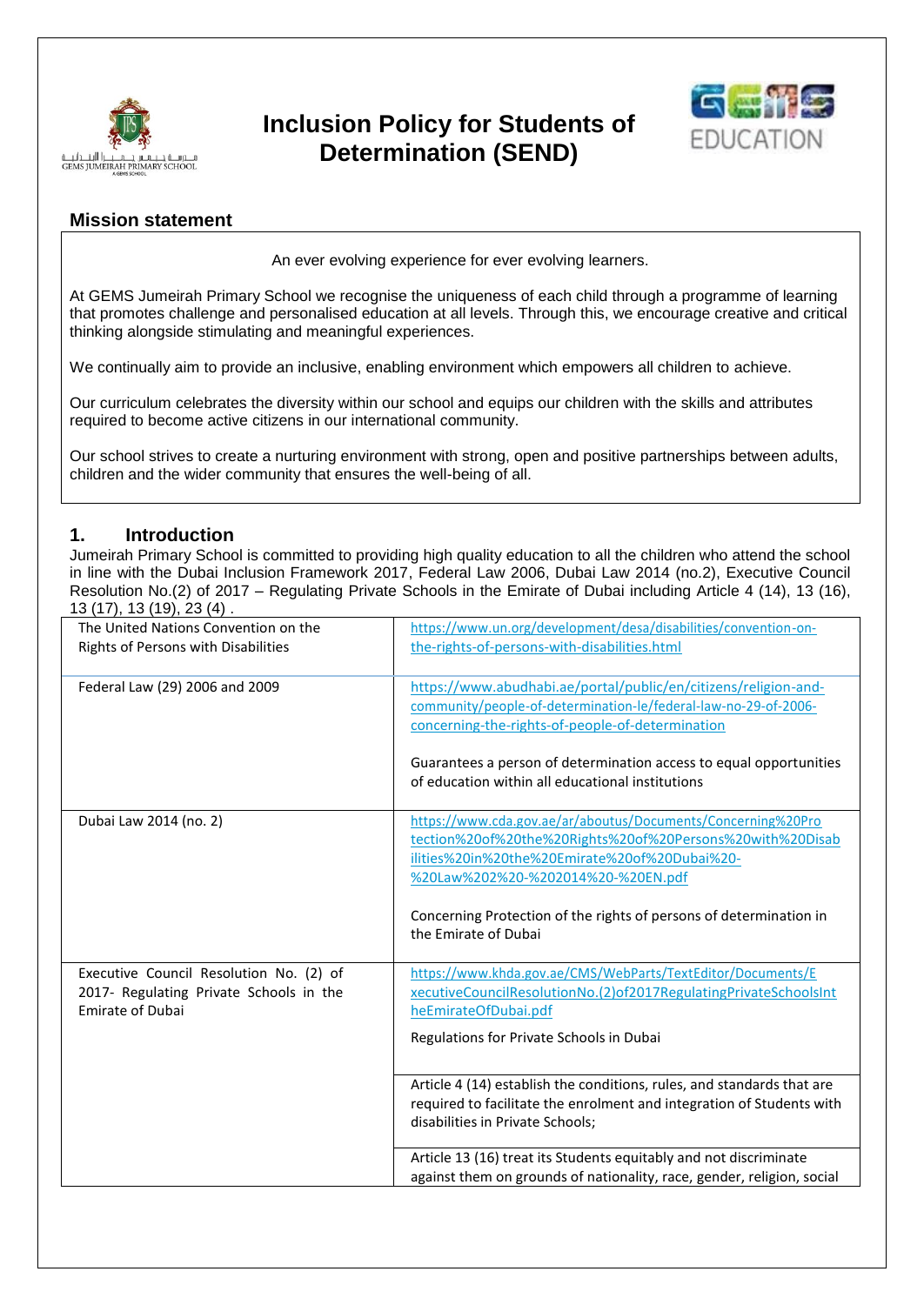|                                                                                                                      | class, or special<br>educational needs of Students with disabilities;                                                                                                                                                                                                                                                           |
|----------------------------------------------------------------------------------------------------------------------|---------------------------------------------------------------------------------------------------------------------------------------------------------------------------------------------------------------------------------------------------------------------------------------------------------------------------------|
|                                                                                                                      | Article 13 (17) admit Students with disabilities in accordance with<br>the terms of its Educational Permit, the rules adopted by the KHDA,<br>and the relevant legislation in force;                                                                                                                                            |
|                                                                                                                      | Article 13 (19) provide all supplies required for conducting the<br>Educational activity, including devices, equipment, furniture, and<br>other supplies which the KHDA deems necessary, such as the<br>supplies required by Students with disabilities;                                                                        |
|                                                                                                                      | Article 23 (4) provide a special needs friendly environment and<br>academic programs appropriate for Students with disabilities in<br>accordance with the rules and conditions determined by the KHDA<br>and the concerned Government Entities in this respect;                                                                 |
| The National Project for Inclusion for People of<br>Determination (2008)                                             | https://www.abudhabi.ae/portal/public/en/homepage/religion-<br>and-community/people-of-determination-le/the-national-project-<br>for-inclusion-of-people-of-determination                                                                                                                                                       |
| UAE School for All: General rules for the<br>provision of special education programs and<br>services guidance (2010) | https://www.moe.gov.ae/English/SiteDocuments/Rules/SNrul<br>esEn.pdf                                                                                                                                                                                                                                                            |
| My Community: A City for Everyone<br>Initiative (2013)                                                               | https://www.cda.gov.ae/en/MediaCenter/News/Pages/2013/<br>myCommunity.aspx                                                                                                                                                                                                                                                      |
|                                                                                                                      | Aims to turn Dubai into a fully inclusive and friendly city for<br>People of Determination                                                                                                                                                                                                                                      |
| Quality Standards of Services for Persons with<br>Disabilities in Governmental and<br>Private Institutions (2016)    | https://government.ae/information-and-<br>services/education/education-for-people-with-special-needs                                                                                                                                                                                                                            |
| The National Policy for Empowering People of<br>Determination (2017)                                                 | https://government.ae/en/about-the-uae/strategies-initiatives-and-<br>awards/federal-governments-strategies-and-plans/the-pational-<br>policy-for-empowering-people-with-special-needs                                                                                                                                          |
|                                                                                                                      | Aims to provide quality inclusive education in the UAE                                                                                                                                                                                                                                                                          |
| Dubai Inclusive Education Policy Framework<br>(2017)                                                                 | https://www.khda.gov.ae/cms/webparts/texteditor/documen<br>ts/Education_Policy_En.pdf                                                                                                                                                                                                                                           |
|                                                                                                                      | Dubai Inclusive Education Policy Framework has been<br>developed to support the UAE's commitment to the United<br>Nations Convention on the Rights of Persons with Disabilities<br>as well as federal and local legislation that calls for the<br>inclusion of all learners, regardless of ability, in the education<br>sector. |
| The Dubai Universal Design Code (2017,<br>Accessibility Code)                                                        | https://www.dha.gov.ae/Documents/HRD/RegulationsandStandards<br>/Polocies/Dubai%20Universal%20Design%20Code%20Final%20Feb%<br>202017.pdf                                                                                                                                                                                        |
|                                                                                                                      | Aims for universal accessibility                                                                                                                                                                                                                                                                                                |
| Abu Dhabi Education Council Special<br><b>Education Policies and Procedures</b>                                      | http://dbkschool.net/wp-                                                                                                                                                                                                                                                                                                        |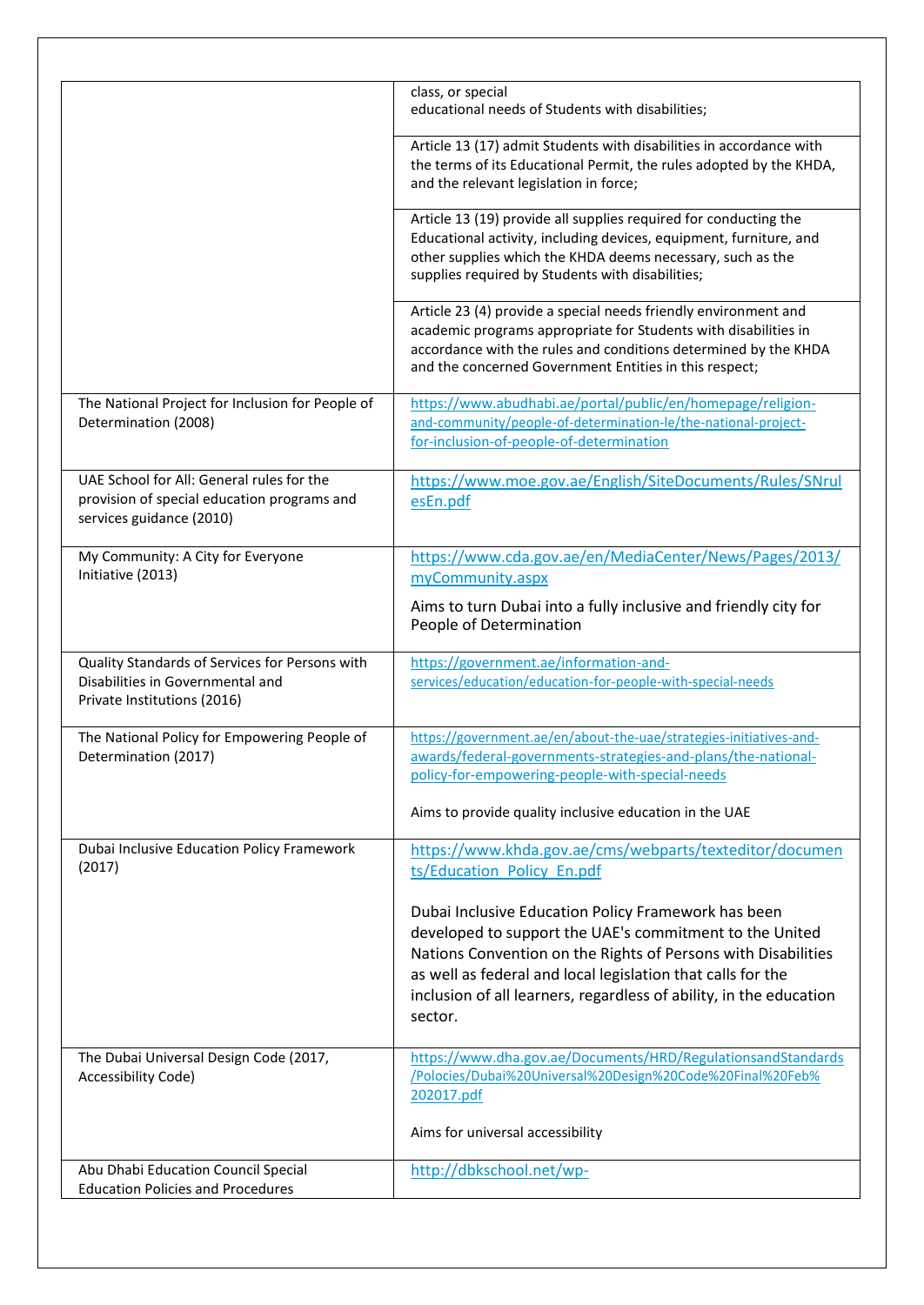| Handbook (2012)                                       | content/uploads/%D9%83%D8%AA%D9%8A%D8%A8-<br>%D8%A7%D8%AC%D8%B1%D8%A7%D8%A1%D8%A7%D8%A<br>A-<br>%D8%A7%D9%84%D8%AA%D8%B1%D8%A8%D9%8A%D8%A<br>9-%D8%A7%D9%84%D8%AE%D8%A7%D8%B5%D8%A9-2012-<br>%D8%A7%D8%AC%D9%84%D9%8A%D8%B2%D9%8A.pdf                               |
|-------------------------------------------------------|---------------------------------------------------------------------------------------------------------------------------------------------------------------------------------------------------------------------------------------------------------------------|
| The Ministry of Education Strategic Plan<br>2017-2021 | https://government.ae/en/about-the-uae/strategies-initiatives-and-<br>awards/federal-governments-strategies-and-plans/ministry-of-<br>education-strategic-plan-2017-2021                                                                                            |
| The Dubai Plan 2021                                   | https://www.dubaiplan2021.ae/dubai-plan-2021/<br>Aims for a tolerant and fully inclusive city by 2020 which is part of a<br>wider strategic plan, incorporating education, health &<br>rehabilitation, employment, universal accessibility and social<br>protection |
| UAE Centennial 2071 project                           | https://uaecabinet.ae/en/details/news/mohammed-bin-rashid-<br>launches-five-decade-government-plan-uae-centennial-2071                                                                                                                                              |

The school has high expectations of effort and success from all children. We believe that our children, including those identified as having "additional needs" have a common entitlement to a broad and balanced academic and social curriculum, which is accessible to them, and to be fully included in all aspects of school life.

Jumeirah Primary School is committed to inclusion. Part of the school's strategic planning for improvement is to develop cultures, policies and practices that include all learners. We aim to engender a sense of community and belonging, and to offer new opportunities to learners who may have experienced previous difficulties.

This does not mean that we will treat all learners in the same way, but that we will respond to learners in ways which take account of their varied life experiences and needs.

We believe that educational inclusion is about equal opportunities for all learners, whatever their age, gender, ethnicity, impairment, attainment and background. We pay particular attention to the provision for and the achievement of different groups of learners:

- Learners with 'additional needs'
- English Language Learners (ELL)
- Those who are 'Gifted and Talented'

# **2. Purpose of policy**

This policy describes the way we meet the needs of children, who experience barriers to their learning, which may relate to sensory or physical impairment, learning difficulties or emotional or social development, or may relate to factors in their environment, including the learning environment they experience in school.

# **3. Aims and objectives**

We aim to develop an environment where all children can flourish and feel safe. We recognise that pupils learn at different rates and that there are many factors affecting achievement, including ability, emotional state, age and maturity.

At Jumeirah Primary School we aim to identify these needs as they arise and provide teaching and learning contexts which enable every child to achieve.

Jumeirah Primary School aims to model inclusion in our staffing policies, relationships with parents/carers and the community.

#### **Objectives**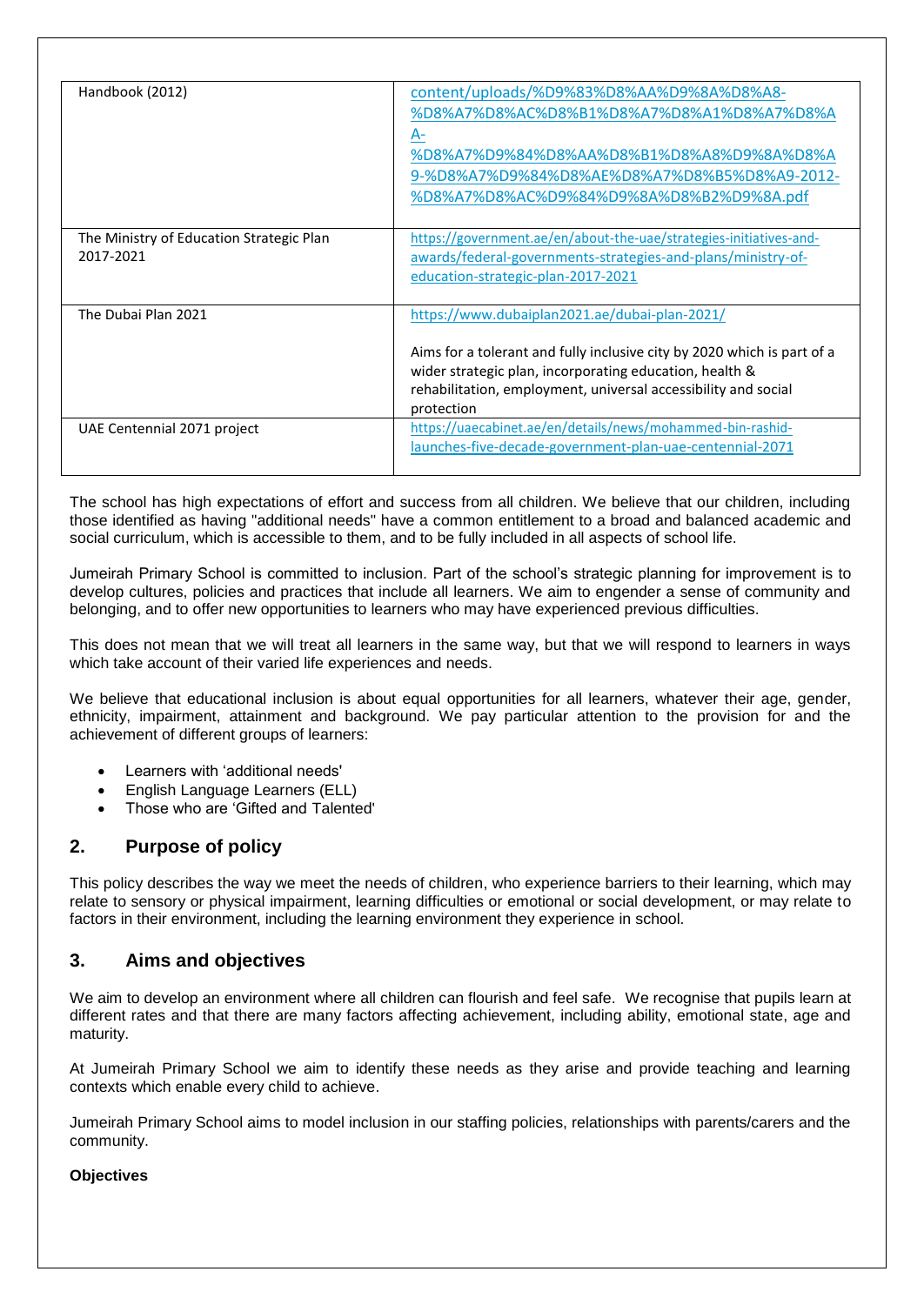- To continually monitor the progress of all pupils, to identify needs as early as possible and to provide support, while maintaining the balance of the mainstream class.
- To signpost support for pupils with additional learning needs (including G or T) through external agencies.
- To facilitate access to the curriculum through differentiated planning by class teachers, the Inclusion department, and support staff as appropriate.
- To provide specific input, matched to individual needs, in addition to differentiated classroom provision, either within school or through external agencies, for those pupils recorded as having additional needs.
- To promote positive perceptions of pupils with additional needs within the school community, so that inclusive provision is positively valued and accessed by staff and parents/carers.
- To enable children to move on from the school as well equipped as possible in the skills of literacy, numeracy, social independence, resilience and confident to meet the demands of secondary school life and learning.
- To form strong partnerships between all stakeholders so that the child's learning and emotional well-being are optimally supported.
- To give the children a voice in planning and in decisions that affect them.
- To have an open door policy in support of staff and parents.
- To make information on additional needs available to staff and parents.

# **4. Learning and Teaching style**

#### **4.1 Effective learning**

- To aim to raise attainment levels through the use of SMART targets for those who need them.
- To support class teachers in producing Individual Education Plans that are tailored to match the student's needs, provide challenge and are deliverable.
- To raise awareness of the nature of learning differences and learning styles and how they are met in the school community.

#### **4.2 Effective teaching**

Inclusion is a whole school responsibility where all staff must be aware of strategies and procedures to support all pupils, including those with additional needs, through differentiation or referral where appropriate. Teachers must ensure that they build confidence, motivation and self-esteem through a safe, calm and secure atmosphere in all lessons. The Curriculum is flexible enough to meet every child's needs. No child will be excluded from any learning activity due to their impairment or learning difficulty, however they may have individual support which leads towards inclusion.

## **5. Inclusion Provision**

The Achievement Centre works within the whole school to promote inclusion for all children. Within ACe there are subsections, each of which has its own policy:

- 1. Dyslexia Unit
- 2. Dyscalculia Support
- 3. Learning Support Assistants
- 4. Enrichment Programme
- 5. English Language Learners
- 6. Well-Being
- 7. Gifted and Talented

## **6. Equal Opportunities**

The school recognises the value of, and seeks to achieve, a diverse school community which includes people from differing backgrounds, with different skills and abilities. The school will take positive steps to create school culture through its governing body, managers and other employees, in which people can feel confident of being treated with fairness, dignity and tolerance, irrespective of their individual differences. This commitment extends to the whole school community and others connected with it. The school is committed to the elimination of unlawful discrimination and to the promotion of good relations between all.

#### **7. Involvement of others**

The Achievement Centre works together with others to promote inclusion for all children. These include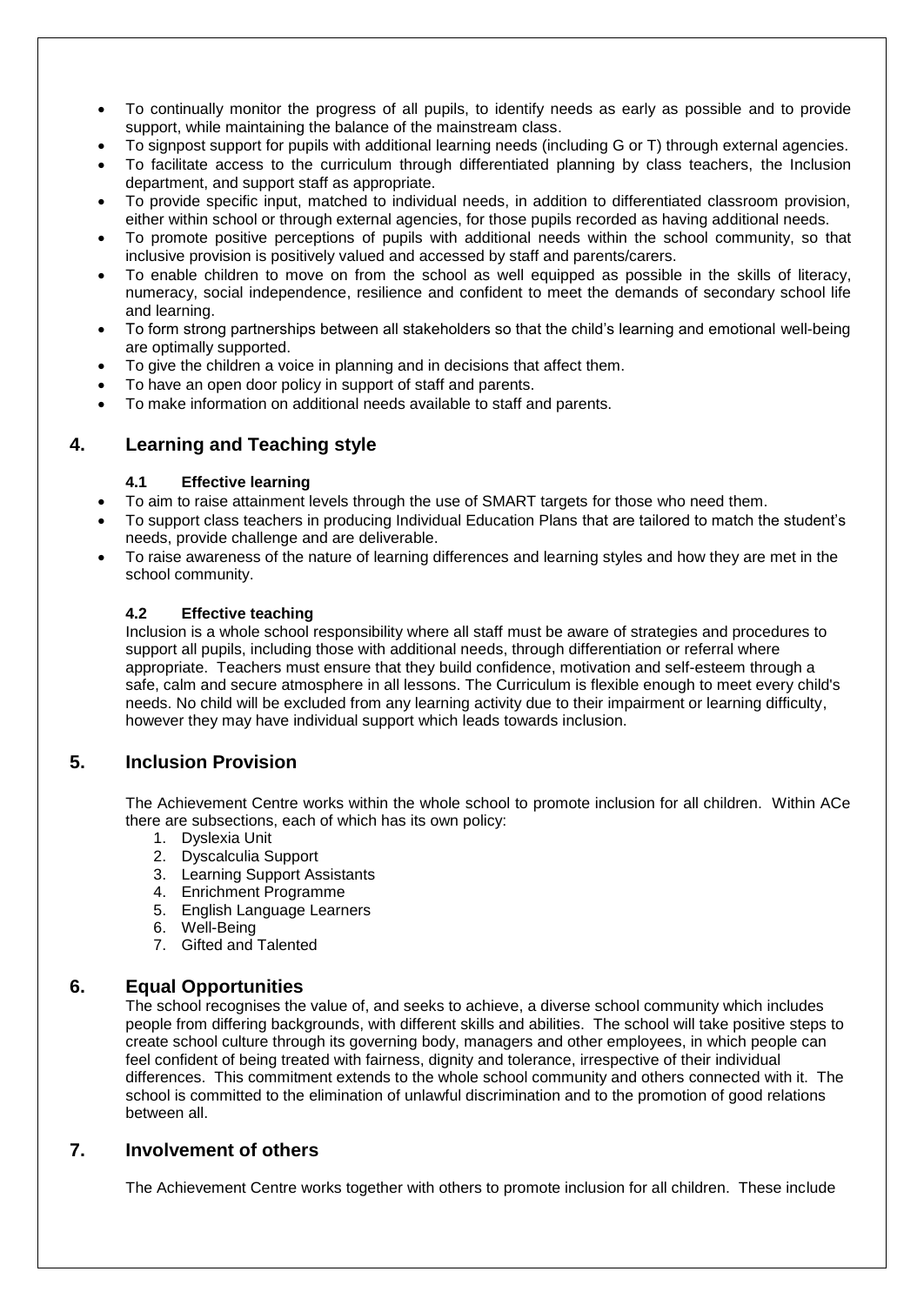- 1. Parents
- 2. Class teachers
- 3. Specialist staff
- 4. School Medical Office
- 5. External Agencies
- 6. Feeder and transfer schools

# **8. Identification and Assessment Arrangements, Monitoring and Review Procedures:**

The school's system for regularly observing, assessing and recording the progress of all children is used to identify children who are not progressing satisfactorily and who may have additional needs. JPS follows the GEMS classification of support for Special Needs:

- Wave 1 classroom teacher's response to a child's learning need. Teachers differentiate their lessons using an IEP which details the child's needs and which is accessible to all teaching staff.
- Wave 2 where Wave 1 is not meeting the child's needs or that learning need is more severe. More support is required and this could take the form of Dyslexia/Dyscalculia support, withdrawal groups or a TA in the classroom working with a group of children. This will be provision that goes beyond the "mainstream" classroom. This may also possibly involve some external assessment and possible cost of support. OT and SaLT provision is also considered Wave 2 provision.
- Wave 3 this would probably involve an external assessment or range of assessments. A high level of support would be needed – usually a one to one Learning Support Assistant. There may be withdrawal from lessons for extra literacy and numeracy on a one to one basis. The curriculum cannot be accessed without this support.

The school's system includes reference to:

- Baseline assessment results
- Progress measured against the objectives in the National Curriculum.
- CATS tests
- PASS tests
- Progress Tests
- National Curriculum descriptors for the end of a key stage.
- Progress measured against Target Tracker and standardized tests.
- Observations of behavioural, emotional and social development.
- Assessments by a specialist service, such as educational psychology, occupational therapy, speech and language therapy to identify additional needs.
- Another school or educational organisation which has identified or has provided for additional needs.

Based on the school's observation and assessment data and following a discussion between the class teacher, the parent/carer and the Head of Year, the child may be recorded as needing either:

- Differentiated curriculum support within the class and the class teacher will write an IEP.
- Support from ACe.

# **9. Resourcing**

Provision is outlined in the Ace Operating Document.

## **10. Roles and responsibilities**

#### **Governing Body/ GEMS and the Leadership Team**

The development and monitoring of the school's work on inclusion will be undertaken by GEMS Head Office and the Leadership Team.